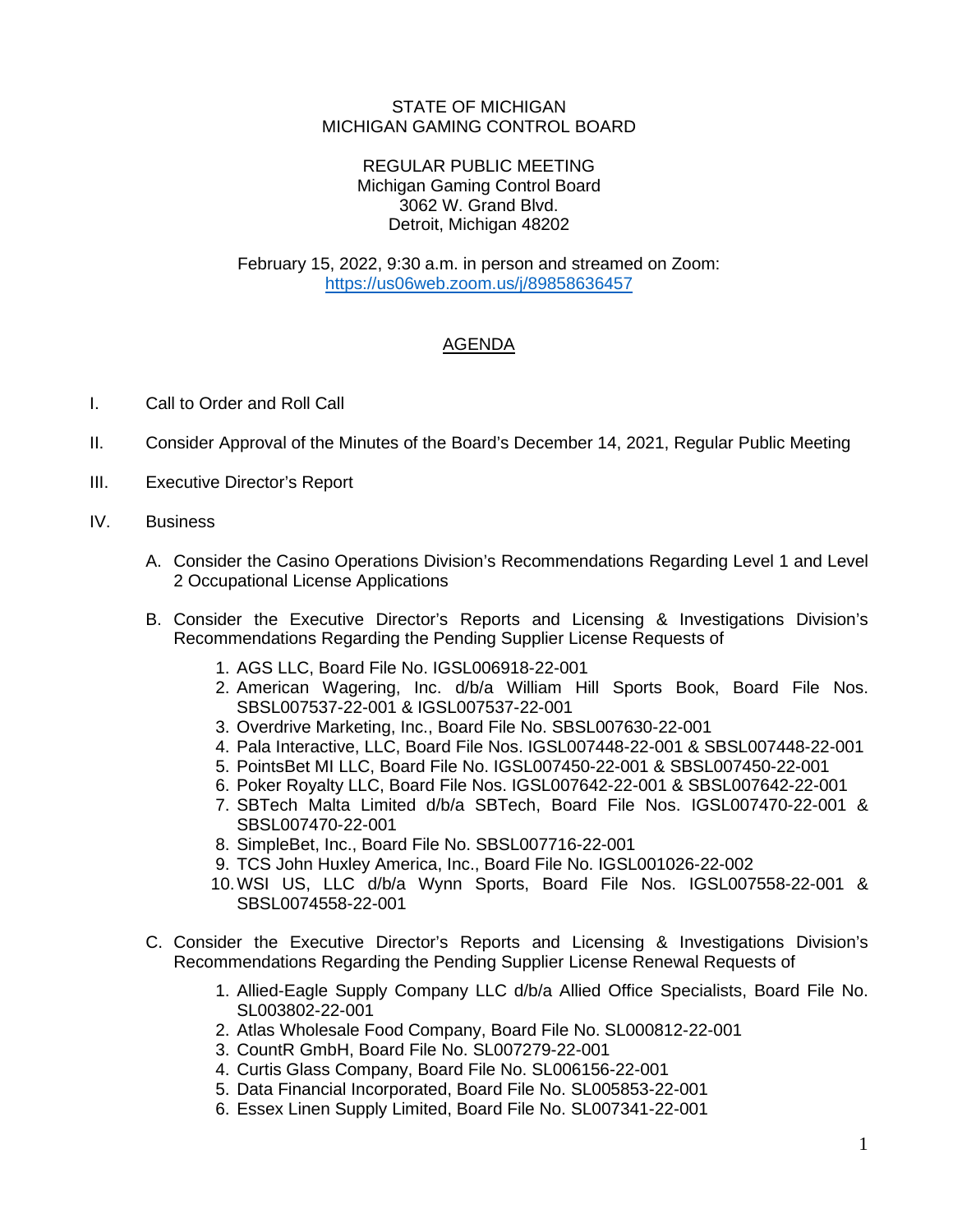- 7. General Linen Supply Company d/b/a General Linen and Uniform Service, Board File No. SL000917-22-001
- 8. House Advantage, LLC, Board File No. SL006175-22-001
- 9. Masque Publishing, Inc., Board File No. SL002231-22-001
- 10.Micro Wise Inc., Board File No. SL001572-22-001
- 11.Midwest Game Supply Company, Board File No. SL000167-22-001
- 12.MIG East, LLC, Board File No. SL001191-22-001
- 13.Motor City Electric Co., with New Key Persons Courteney Lynn McInerney and John Randall Bishop, Board File No. SL000088-22-001
- 14.Northern Lakes Seafood & Meats L.L.C., Board File No. SL002903-22-001
- 15.TCS John Huxley America, Inc. with New Key Persons Belgravia Invest AB, and Phillip Lee, Board File No. SL001026-22-001
- 16.The Printer Inc., Board File No. SL006359-22-001
- 17.The United States Playing Card Company, Board File No. SL000288-22-001
- D. Consider the Executive Director's Report and Licensing & Investigations Division's Recommendation Regarding the Pending Approval of New Key Persons for
	- 1. BetFair Interactive US LLC d/b/a FanDuel Sportsbook, Board File Nos. SL007399- 22-001, SBSL007399-22-001 & IGSL007399-22-001
	- 2. BetMGM, LLC d/b/a ROAR Digital, Board File Nos. SL007386-22-001, IGSL007386- 22-001, & SBSL007386-22-001
	- 3. Don Best Sports Corporation, Board File Nos. IGSL007395-22-001, SBSL007395- 22-001 & SL007395-22-001
	- 4. Gaming Partners International USA, Inc. d/b/a GPI USA, Board File No. SL000201- 22-001
	- 5. GeoComply Solutions Inc., Board File Nos. IGSL007447-22-001 & SBSL007447-22- 001
	- 6. Greektown Casino, LLC d/b/a Greektown Casino, Board File Nos. CA03-22-001, IGOLCA03-22-001 & SBOLCA03-22-001
	- 7. NYX Digital Gaming USA LLC, Board File Nos. IGSL007412-22-001, SBSL007412- 22-001 & SL007412-22-001
	- 8. Parx Interactive Michigan Inc., Board File Nos. IGSL007519-22-001 & SBSL007519- 22-001
	- 9. Penn Sports Interactive LLC, Board File Nos. SL007390-22-001, IGSL007390-22- 001 & SBSL007390-22-001
	- 10.SG Gaming, Inc. d/b/a Scientific Games, Board File No. SL000003-22-001
	- 11.Stadium Technology Group, LLC, Board File No. SL007385-22-001
	- 12.TSG Interactive US Services Limited d/b/a Fox Bet, Board File Nos. IGSL007434- 22-001 & SBSL007434-22-001
- E. Consider the Executive Director's Report and Licensing & Investigations Division's Recommendation Regarding the Transfer of Interest for
	- 1. TCS John Huxley America, Inc., Board File Nos. IGSL001026-22-001 & SL001026- 22-002
- F. Consider the Casino Operations Division's Recommendation Regarding the Acknowledgement of Violation of Casino Licensee
	- 1. Greektown Casino, Board File No CDA-2021-06
- G. Consider the Casino Operations Division's Recommendation Regarding the Acknowledgement of Violation of Occupational Licensee